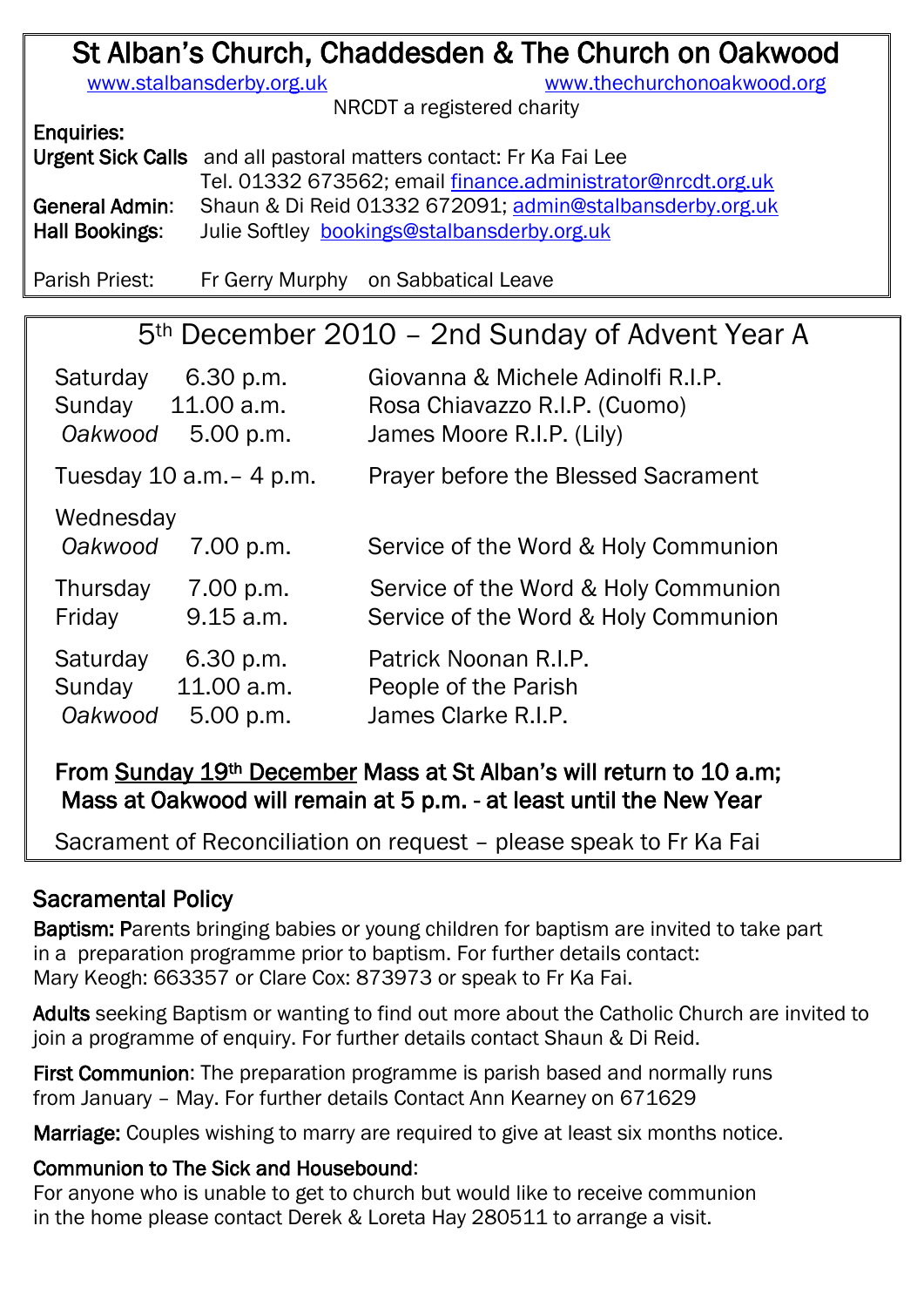| <b>Parish Contacts:</b>        |                     |        |
|--------------------------------|---------------------|--------|
| Pastoral Council (Chair)       | <b>Maria Neads</b>  | 663602 |
| <b>Child Protection (Chad)</b> | Mary Johnson        | 678506 |
| 44<br>(Oakwood)                | Mary Woods          | 820319 |
| Church Keys                    | Peter Peek          | 674350 |
| <b>Planned Giving</b>          | <b>Steve Endsor</b> | 661819 |
| Oakwood Committee              | Sandra Endsor       | 661819 |
| 200 Club                       | Maureen Gray        | 832190 |
| <b>CAFOD Group</b>             | Sally Parlato       | 609207 |
|                                |                     |        |

Please pray for all the sick and housebound of our parish, their carers and all who are mentioned in the parish books of Prayer Intentions.

The Parish Christmas Card 2010: as in past years this will be available for signing after each mass during the Sundays of Advent. We are invited to use this to send Christmas greetings to fellow parishioners and make a donation in lieu of the individual cards we might otherwise send. Any monies donated will be used to purchase a World Gift from Cafod.

My Day to Day - A book of Daily Readings and Prayers for Advent.

Adult Copies available in the porch after Mass - £1.

Junior & Infant Copies available from Children's Liturgy - 50p

Advent Carol Service and Tea – Sunday 12th December 2010, 3.00 p.m. Invitations are available in the porch for our elderly, sick and housebound parishioners. If you know of anyone who would like to attend this annual event please take an invitation and pass it onto them.

## All parishioners are welcome to attend the Carol Service.

Ecumenical Candlelit Carol Service - Oakwood 19th December 6.30pm, Tea/coffee will be served after 5 p.m. Mass as well as after the service.

A Day of Reflection for Advent:: Parish Centre Sat 18th Dec. 2010,10-3 p.m A time to stop and reflect; draw away from the hustle and bustle of the run-up to Christmas. Bring a packed lunch – drinks will be provided.

Parishioners are invited to a **Christmas Fayre** being run by The Day Group who meet daily in St Alban's Parish Centre. Thurs. 9<sup>th</sup> Dec. 1 - 3 p.m.

Hampers – Gifts - Tombola – Raffle - Refreshments.

## First Holy Communion 2011 - Sunday 19th June.

The Introductory Meeting will be held on Tuesday 1st February at 7.30 p.m. in St Alban's Parish Centre. Please make a note in your new diary!

If you have children in Year 3 upwards currently attending a non-Catholic school and you would like them to make their First Holy Communion next year, then please contact Ann Kearney on 671629.

Further details of the programme will be published in the New Year.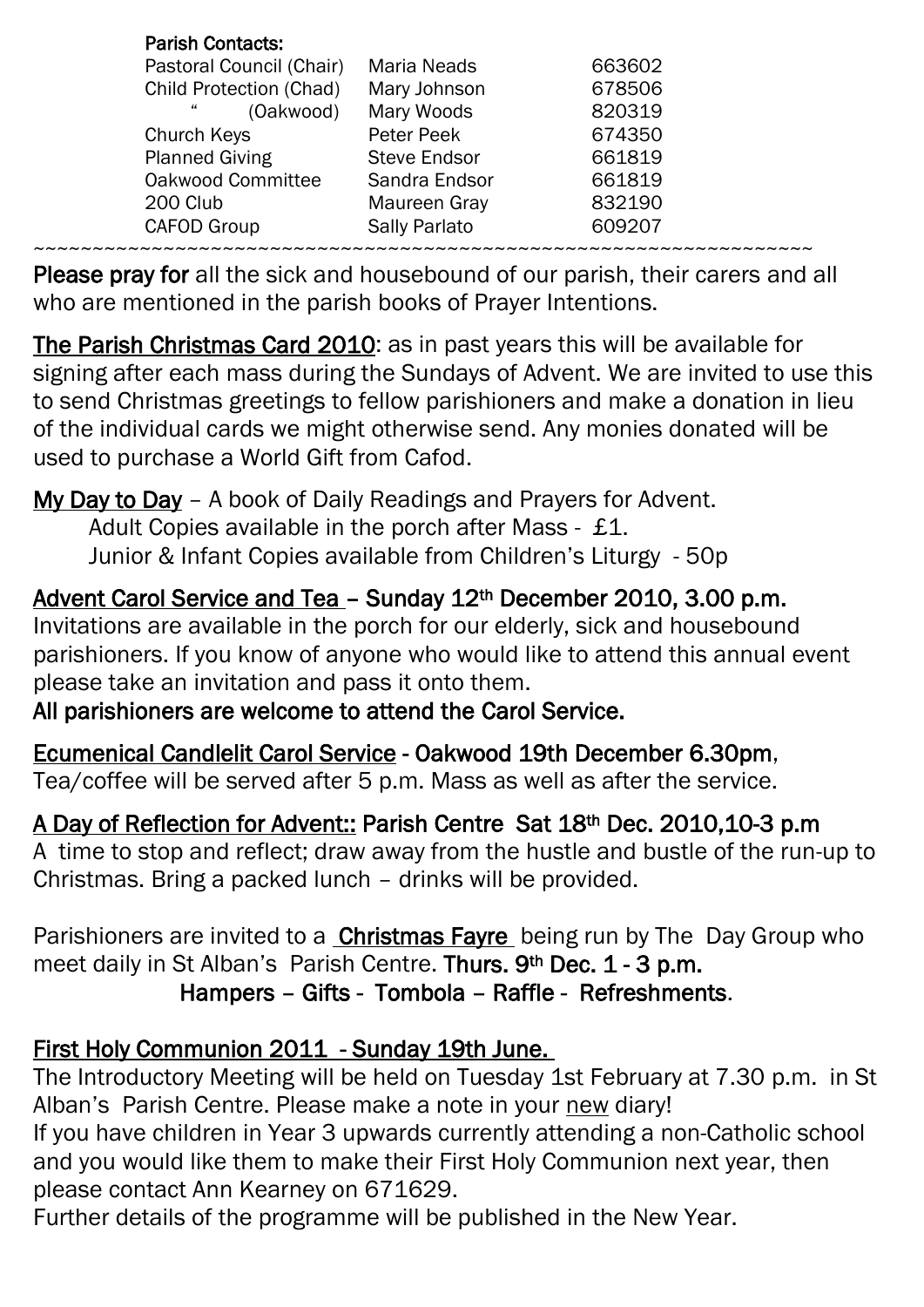| Children's Liturgy           | <b>Maria Neads</b>  | 663602 |  |  |
|------------------------------|---------------------|--------|--|--|
| <b>Communion to the Sick</b> | Loreta & Derek Hay  | 280511 |  |  |
| <b>Music</b>                 | Jo & Geoff Rowlands | 670040 |  |  |
| <b>Readers</b>               | Malcolm Taylor      | 602346 |  |  |
| <b>Social Committee</b>      | Cecelia Lewis       | 674422 |  |  |
| <b>Spirituality Group</b>    | Angela Fairbrother  | 544146 |  |  |
| Welcome                      | Pat Orrell          | 664152 |  |  |
| Youth                        | Jim & Sally Parlato | 609207 |  |  |
|                              |                     |        |  |  |

### Services and Events for Advent & Christmas

| 12 Dec. 3 p.m.     | Carol Service for Elderly & Housebound     | St Alban's |
|--------------------|--------------------------------------------|------------|
| 14 Dec 7 p.m.      | Advent Service - St John Houghton School   |            |
| 18 Dec 10-3p.m.    | Day of Reflection for Advent               | St Alban's |
| 19 Dec 6.30 p.m.   | <b>Ecumenical Carol Service</b>            | Oakwood    |
| 20 Dec. 7.30 p.m.  | Service of Reconciliation                  | St Alban's |
| 24 Dec. 4.00 p.m   | Mass led by Children's Liturgy Group       | St Alban's |
| 6.30 p.m           | <b>Vigil Mass for Christmas</b>            | St Alban's |
| 25 Dec 8.30 a.m.   | First Mass of Christmas Day                | Oakwood    |
| 10.00 a.m.         | Mass of Christmas Day                      | St Alban's |
| 8.30 a.m<br>26 Dec | Mass - Feast of The Holy Family            | Oakwood    |
|                    | 10.00 a.m. Mass - Feast of The Holy Family | St Alban's |

If there are any musicians who would like to assist at any of the Christmas & Advent Services at St Alban's please get in touch with Jo & Geoff Rowlands, Helen Booton or any member of the Music Group! Thank you!

Advent Retreat at The Briars: 10<sup>th</sup>-12<sup>th</sup> December 2010. Open to young people from Year 11 upwards, cost £73. An opportunity to look at the real meaning of Christmas. Booking Form available at www.ndcys.com

200 Club Draw: This Sunday, 5<sup>th</sup> December after 11.00 a.m. Mass

## Rota of Duties 11/12 December 2010

|                   | Sat 6.30 p.m.                                                        | Sun 11.00 a.m.          |  |
|-------------------|----------------------------------------------------------------------|-------------------------|--|
| <b>Welcomers</b>  | <b>Cheryl Shanks</b>                                                 | C. Lewis, A Fairbrother |  |
| <b>Readers</b>    | A Turner, W Breslin                                                  | T Hurd, _________       |  |
| <b>Counters</b>   | F Holmes, M Allsopp                                                  |                         |  |
| <b>Collection</b> | 28 Nov: £688 + £168 Standing Orders<br>Thank you for your generosity |                         |  |

Second Collection This Weekend for "New & Poor parishes of The Diocese"